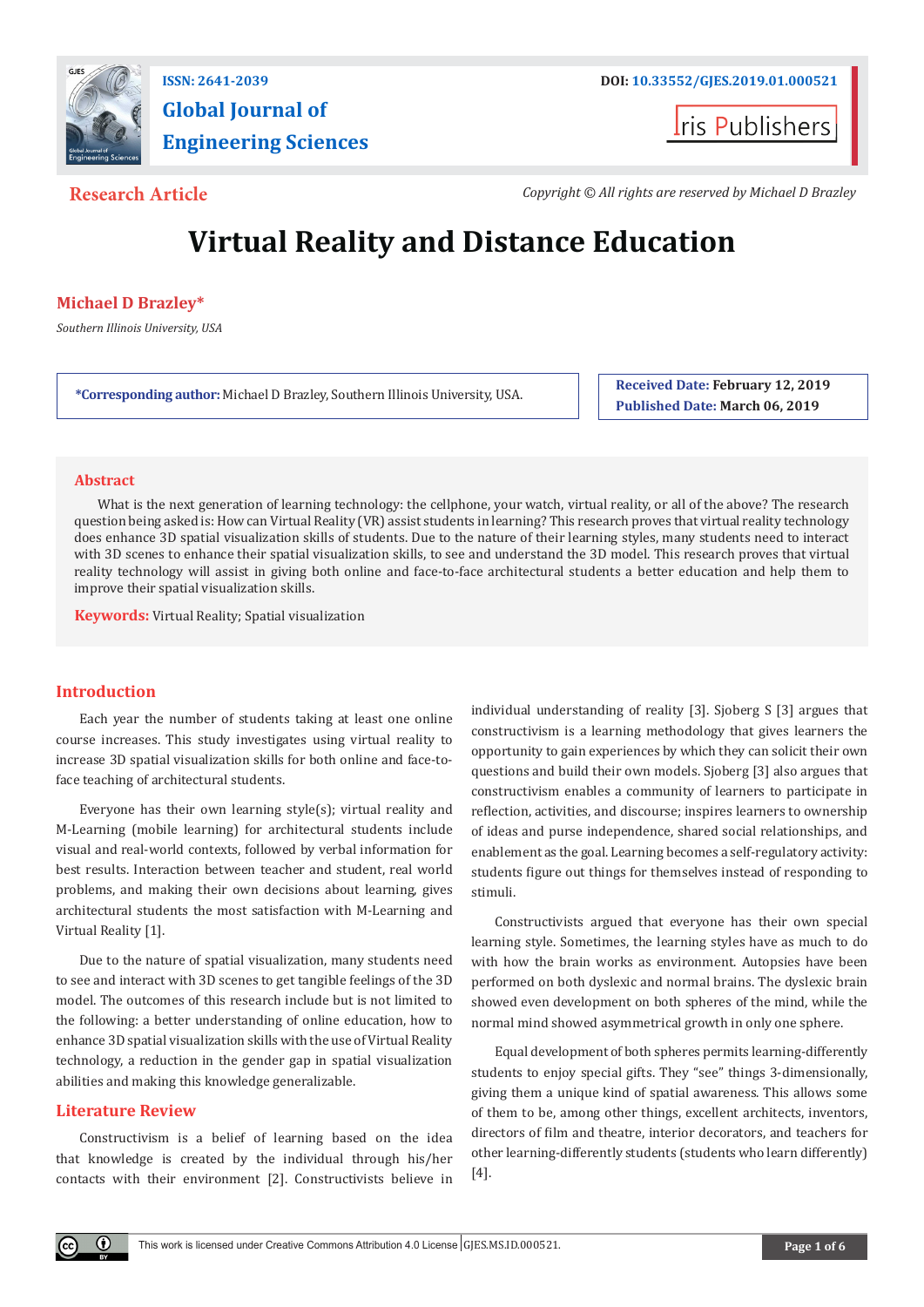#### **Learning Styles**

Mobile learning [5] has been compared to constructivist learning involving creativity and spontaneity [6,7]. Corrent Agostinho [8] argues four general principles of a constructivistlearning situation: (1) learning is a development of construction; learning happens through social consultations of meaning; learners are occupied with authentic contexts; philosophical thinking is a final goal. "However, at the postgraduate level, provision of extensive background material as downloadable text-based or media-rich resources is vital if mobile learners are to start constructing their own understanding of complex issues" [9].

Ferriman [6] argues that there are seven categories of learning styles: visual, physical, aural, verbal, logical, social, and solitary. In the visual category, individuals use images, pictures, color, and diagrams to learn. The physical category individuals learn by doing. Aural, people use sound to learn, recordings, rhythms, and music. The verbal category, individuals use words to learn, reading aloud, speech, and writing. The logical category, individuals use logic and reasoning to comprehend a concept. Social, these individuals learn best in groups and enjoy working with others. The solitary category includes individuals that enjoy working & learning alone. It is safe to say that most individuals have no one learning style but use a combination of styles to learn. Architect use visual, physical, logical, and solitary styles to learn.

#### **Attributes Relevant to M-learning**

First, mobile learning will not be effective unless you have highquality internet service. M-learning opportunities are created when educational technologies and resources are coupled with mobile devices. Despite socio-political isolation, cultural or geographical distance, mobile learning allows contact and communication with other professionals. Lessons from the past have taught us that effective pedagogy leads to effective learning [9]. Beckmann argues other attributes relevant to mobile learning include: rather than the technology, it is the student that is mobile; learning is intertwined with other actions as part of life; learning can produce as well as gratify goals; the management and control of learning can be dispersed; context is built by students through interaction; formal education can both conflict and complement mobile learning; mobile learning increases ethical issues of ownership and privacy.

Mobile learners construct their own conceptual understanding of the social and physical world and interact accordingly. Gary Long & Carol Marchetti [10] argue, that students that take online courses with high levels of interaction make better grades, report more learning than students in similar face-to–face classes.

#### **M-Learning**

It has been argued by many that the best predictors of student satisfaction with online courses are learner-instructor interaction, internet (and software) self-efficacy, and learnercontent interaction. It was also argued that gender, year in school, and learner-learner interaction were not factoring in student satisfaction with online courses. Barriers to M-Learning include internet down, cheating, miscommunication, and lack of student motivation. Architectural students claim to learn best with visual instruction, followed by 'real world' context [1].

A survey given to online architectural graduate students in 2013, revealed that they learn best with visual information, followed by real world contexts and third with verbal information. Graduate students appeared to be very satisfied with their learnerinstructor interaction; not as enthusiastic or satisfied with learnerlearner interaction; showed mixed satisfaction for authentic learning; expressed some satisfaction for active learning and personal relevance. The majority of students expressed satisfaction with student autonomy and their online class. The scales that brought the students the most satisfaction are Learner-Instructor Interaction, Active Learning, Student Autonomy, and Satisfaction with M-Learning [1].

Graduate students listed "anytime, anywhere learning" as one of the major benefits to M-Learning. Some of the barriers to M-Learning mentioned were software, missing personal connections, communication, and D2L. Students commented that video and recorded lectures along with online D2L classes would help improve M-Learning [1]. Felix Kamuche [11] argues "This study provides clear evidence that faculty can use learning styles data to help them design creative matches with students learning preferences. …Clearly, the author can say students learned better when instruction was geared toward their learning style". Everyone has their own learning style(s); M-Learning for architectural students should include more visual and real-world contexts, followed by verbal information for best results. Interaction between teacher and student, real world problems, and making their own decisions about learning, gives architectural students the most satisfaction with M-Learning.

Scribner & Anderson [12] argue the success of integrating teaching methods that enhances different learning styles to improve scholarship.

The literature review and the results of this research study support the following recommendations for teaching graphical representation. Educators in technical education programs should Incorporate instructional methods that address modality learning styles when teaching spatial visualization.

1. Use modality learning styles to help students with a single dominant learning style strengthen weaker learning styles

2. Incorporate tools such as sketching, three-dimensional handheld models, three-dimensional solid model software, and orthographic and isometric projections to aid in developing spatial visualization [12].

#### **Spatial Visualization**

Spatial ability is characterized as one's innate capability to visualize and rotate objects, mentally, before formal training, i.e., one is born with the gift [13]. But spatial visualization skills can be acquired or learned through training. "It is well documented that spatial visualization skills are teachable [14-16].

Sheryl Sorby [17] was one of the first researchers to connect the gender gap with spatial visualizations skills. "Unfortunately, studies show that 3-D spatial visualization skills of women often lag behind those of their male counterparts" [18-21]. Smith [22] and Maier (1994) found visualization skills to be a major predictor of success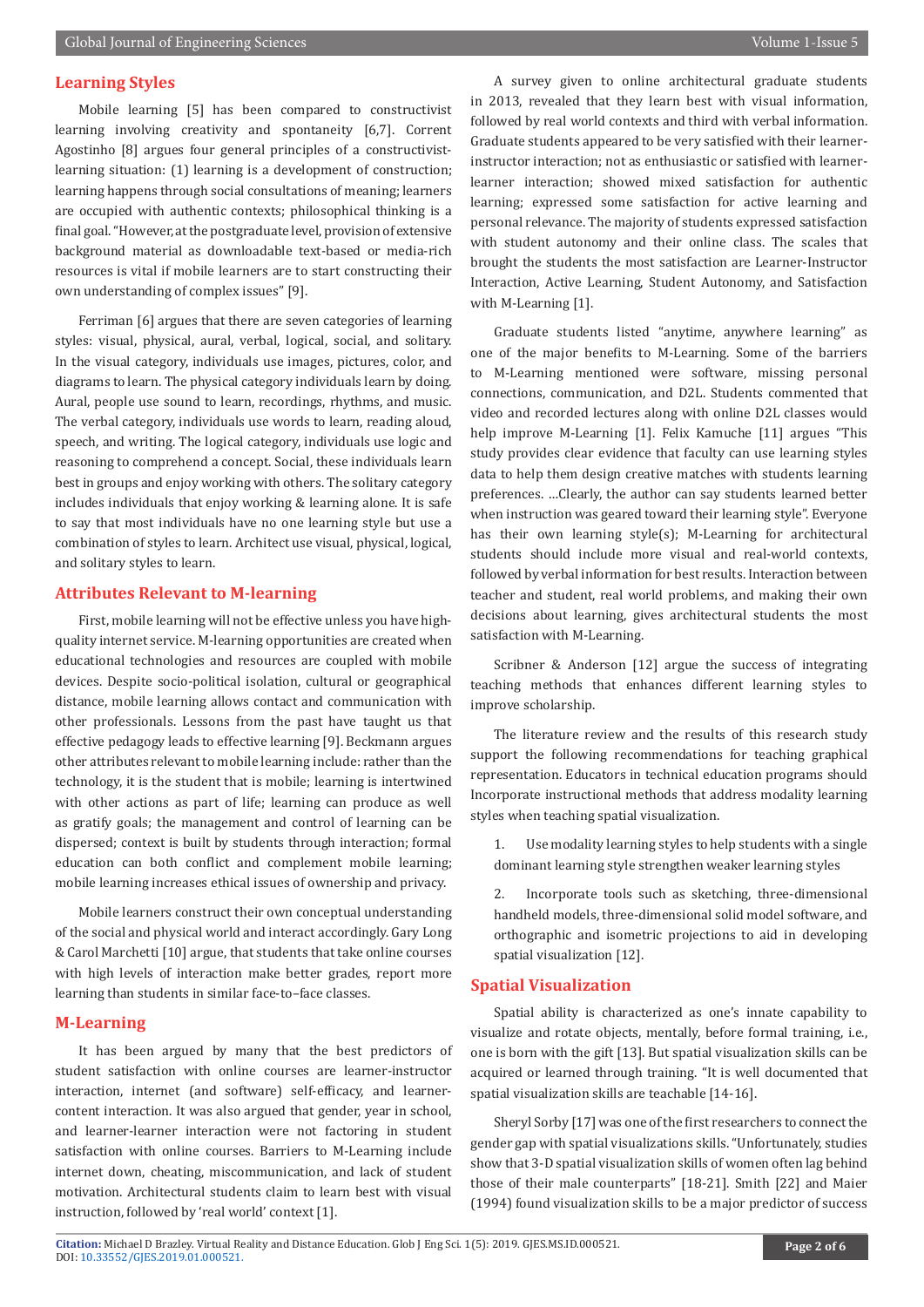in technical professions. In her paper, Sort by explains the Piagetian theory of the three stages of spatial visualization development, the Purdue Spatial Visualization Test, and the development of a new curriculum to improve spatial visualization skills. The course consisted of four hours of lab and lecture per week for ten weeks, computer lab manual, textbook, and instructional aids. The Preand Posttest responses were studied according to gender; spatial visualization skills improved overall but the gender gap continued to exist [18,23,24].

It is argued that computer & video games, physical sports, construction toys, and courses such as drafting, math, and shop have a positive relationship with 3D spatial visualization skills [17,18,25,26].

Sorby argues that spatial visualization skills training has a positive impact on grades earned, student retention and graduation rates for students of all ages, especially underrepresented minorities and women [27]. Yet in another study "it was determined that the spatial skills of some minority groups, in particular African Americans, Asian Americans, and Native American males, appear to be significantly lower than those of White students" [28]. The spatial skills of international students were also found to be behind the majority of American students.

Toptas, et al. [29] in their study of 8th graders using Google Sketch Up (GSU) software, argues that there was a significant increase in spatial visualization skills, differential aptitudes, and mental rotation skills after the posttests. The use of Google Sketch Up helped to improve all students' spatial visualization skills; but female students, compared to male students, performed better on the posttests [29].

If the debate is to be moved forward, a better understanding of other types of training programs that increase spatial visualization such as three-dimensional virtual reality programs need to be developed. We may want to revise our treatment program. Students may require more time outside of the classroom to work with GSU. If students are provided with a computer for use, we can log the amount of time they use the software and for what purpose [29].

Feng, et al. [30] argue that existing learning materials and courses are not well suited to aid students in developing their spatial visualization skills and that a new approach is needed. "The main contention of this study is that a thorough understanding of students learning styles and abilities combined with the exploitation of advances in Virtual Reality technology, especially online Virtual Reality applications, has the potential to offer an effective instruction tool for improving CAD student's spatial visualization skills" [30]. A learning environment of virtual models in Web3D will allow students to gain a better understanding of 3D objects and increase their spatial visualization skills [30].

Ji Young Cho [31] questions whether the existing spatial visualization test are 'domain-specific' and if they should be. If the tests are domain-specific, one domain does not fit everyone. Cho also argues improvement of spatial visualization scores by way of virtual reality technology.

This raises a question about whether existing tools measure domain-specific spatial ability as well and hether the development of tool to measure domain-specific spatial skills are needed. In research of and training for spatial ability, one of the recent changes regards the use of virtual environment technologies. Many recent publications [32] have reported the improvement of spatial tests through the use of virtual reality Cho [31].

Dayana Farzeeha Ali, et al. [33] argues students that are taught with virtual environment courseware have improved skills of mentally rotating 3D objects and visualizing cross sections of objects. "New and innovative approaches to using technology, including the use of various hardware and software, has shifted the paradigm and introduced nontraditional methods teaching and learning" [34]. Spatial visualization skills of students are positively enhanced by virtual environment courseware [35,36]. "The findings from this study support the conclusion that the virtual learning environments become one of the key factors in the delivery of education in the higher learning institutions" Ali, et al. [33].

Distinct advantages of virtual learning environments include: the mobile learning aspect gives students anytime, anyplace access; the unique character of virtual reality is a motiving influence to students to increase their spatial visualization skills; and the technology of Web3D which integrates Flash, XML, HTML, 2D drawings and 3d models Feng, et al. [30].

In addition, it has been established that existing tutorials and learning materials are not well suited to assist students in developing their spatial ability. It is increasingly acknowledged that there is a need for a new approach, which fosters CAD students' spatial visualization skills… It is the contention of this study that a thorough understanding of students' characteristics, learning styles and abilities combined with the exploitation of advances in Virtual Reality technology, especially online Virtual Reality applications, has the potential to offer an effective instruction tool for improving CAD students' spatial visualization skills Feng, et al. [30].

Jianping Yue [37] used first year community college and high school students to perform a classical experiment, using control and experimental groups to test spatial visualization performance with conventional isometric drawings and realistic 3D views. He found that all groups that studied with realistic 3D views performed better on the spatial visualization tests than the control groups [38,39]. The high school group studying realistic 3D images showed the greatest improvement, with a 15% increase on their posttests. "The study results provide evidence that 3D solid model enhances students' performance on visualization tests, thus making it a better tool to be used in spatial visualization tests to help students visualize virtual objects and to allow educators to obtain accurate assessments of students' visualization abilities" [37].

### **Promoting Generalizability and Transferability of the New Genre**

The most practical issues addressing this new genre is how to improve one's visualization skills and how do you reduce the adjoining gender gap. We believe the answer to both questions are 'Virtual Reality'. Literature reviews has shown that the use of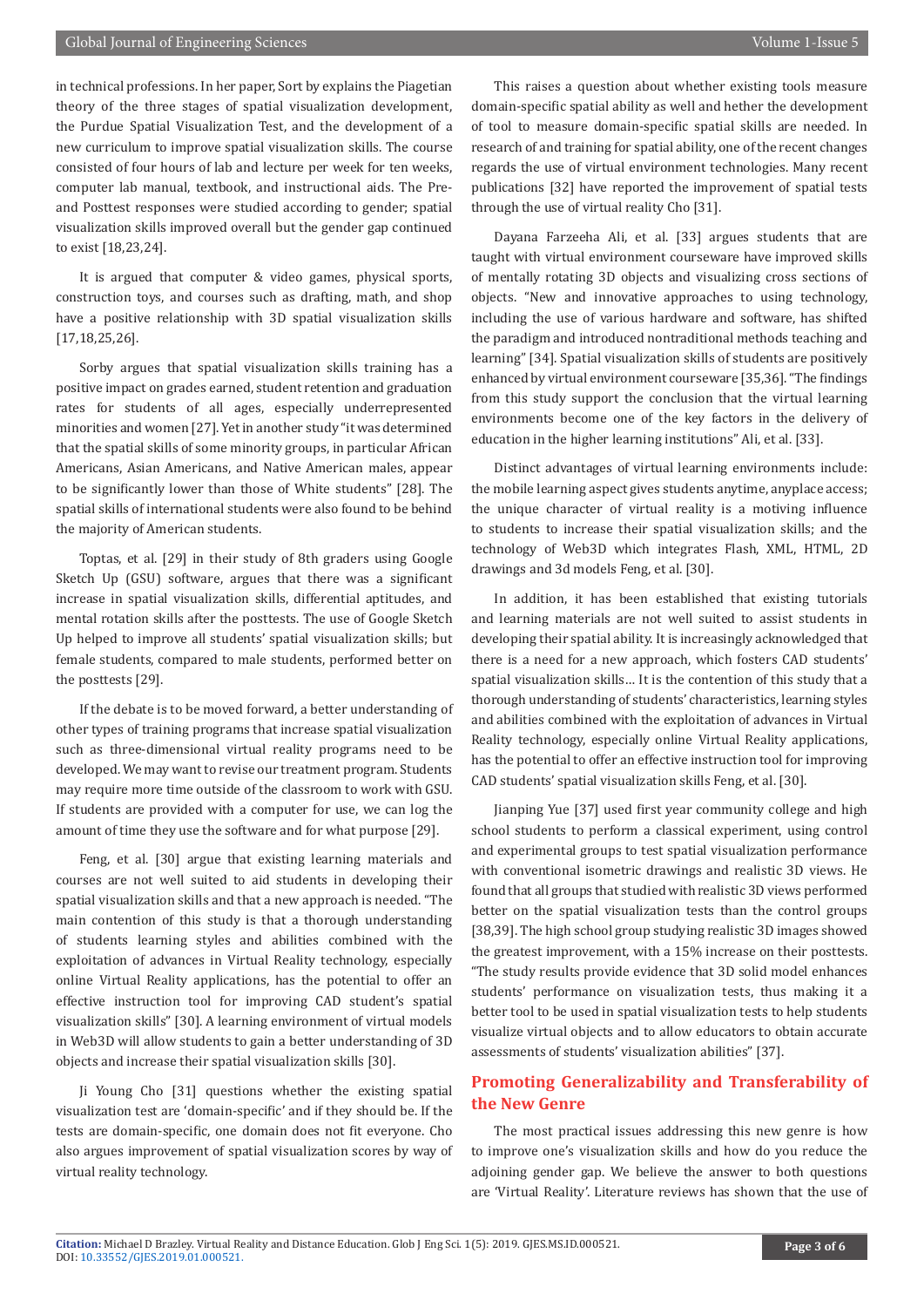virtual reality has significantly improved one's spatial visualization skills while all but eliminating the gender gap. Current research includes: middle & high school students learning science by means of mixed-reality technologies, augmented reality technologies, Internet System for Networked Sensor Experimentation (iSENSE) technologies, simulation and embodied learning, gaming toward positive social behaviors and health, collaborative problem solving through digital sketching & touch, Per Sketch Tivity – empowering engineers through perspective sketching (something architects have been doing for years – digitally sketching), workflow visualization systems for design-based research, using gaming to improve visualization skills, removing gender differences in 3-D spatial skills, and multi-media software for the development of 3-D spatial visualization ability.

Our new learning platform incorporates the majority of the above research but is developed along a new paradigm using both 'learning styles' and architecture. The existing engineering models has had limited success for the last twenty-five or more years; our new learning platform, incorporates among other features '3D & Virtual Reality software', is ideal for addressing today's issues. Some of the weaknesses of our solution are the dependence upon the internet, computers, and headgear.

The type of lessons we are expecting to extract from this innovation include; how do students use virtual reality activities; what kind of practices and new opportunities will virtual reality afford students and teachers; and how do these new opportunities relate with learning? We know that virtual reality is more effective than similar activities without simulations and sensors, but does it promote deep and coherent learning? And what kind of curriculum and instructor support best enhances scholarship based virtual reality learning?

#### **Methodology**

The research methodology is a combination of quantitative and qualitative methods. The qualitative methods we have already seem in the literature review. The quantitative methods come by way of Virtual Reality course projects and open-ended survey questions given to the 2017 online Graduate Architectural Thesis Studio and 2017 Senior Urban Design face-to-face studio. Both classes received the same open-ended survey with the exception that the seniors were asked for extra credit to explain by way of essay, the process they used for their virtual reality presentation.

#### **Analysis of Data**

The graduate thesis studio had eleven (11) students and the senior urban design studio had twelve (12) students. Each graduate student was asked to draw a virtual reality 3D walkthrough in and around their thesis building project. The senior urban design studio was organized into four groups of three students each and asked to draw a virtual reality 3D walkthrough around their design project. The seniors were also given extra credit if they could transfer the 3D walkthrough into their smart phones to be used in virtual reality headsets supplied by the school. Both architectural studios were asked the same four (4) open-end questions:

1. Have you ever drawn 3D's walkthroughs before?

2. Did you find the 3D walkthroughs difficult?

3. Was drawing the 3D's walkthrough a good educational experience?

4. Tell me in your own words what you thought of the 3D walkthrough experience, your opinion of the exercise, and how it could be improved.

The graduate thesis students were about even on Question #1, having drawn a 3D walkthrough in the past, with five (5) 'Yes' and six (6) 'No' answers. Question #2, finding the 3D's difficult, had the same split, with five (5) 'Yes' and six (6) 'No' answers; most thought that the experience was very time consuming. For Question #3, all eleven (11) students thought that the 3D's walkthroughs were a good educational experience. Students comments to Question #3 include the following:

Creating the 3D panorama tours that I have decided to purse are great educational experience in my opinion. It has helped me to really explore the space and make changes based on how the interior perspectives hanges when you turn around in the space [40].

I find the 3D walk-through very educational because it is the visual aspect of all of these individual design elements come together for a vision of a project that is un-built. It gives the designer and users an idea how the space will feel and how users can move through the space. Where spaces may be too tight, or feel too large, where views are blocked (privacy) and framed (focal point). Walkthroughs visually help make sure the design is on track [41].

Some of the graduate comments to Question #4, what they thought of the 3D experience are as follows:

It's very time consuming but in the end, very informative in showing things you may not have visualized in the design [42].

I think that 3D walkthroughs are another tool in the architect's toolbox and can come in handy for certain jobs to better show a client what something might feel and look like. …All that being said I think the 3D experience is the way the industry is trending and will become a necessary skill to have [43].

My experience with the walk-through has been good overall, time consuming and hard on the computer, but it has definitely helped aid in the overall design of my project and gives the audience a better understanding. I think you are on the right path as VR is becoming more integrated into the design and architecture field. One tip would be to explore the different software/options for the student earlier as it seems many are not familiar with the method and delivery [44].

It is of interest to note that of the eleven graduate students, the two female students decided to develop 'Panorama 360 pictures' instead of a 3D walk-through video. The 'Panorama' is a device where you link six digital pictures together to give you a 360 view of one space; not nearly equal to the visualization experience of the 3D walk-through of the entire building. This appears to be an example of the gap in spatial visualization skills between men and women.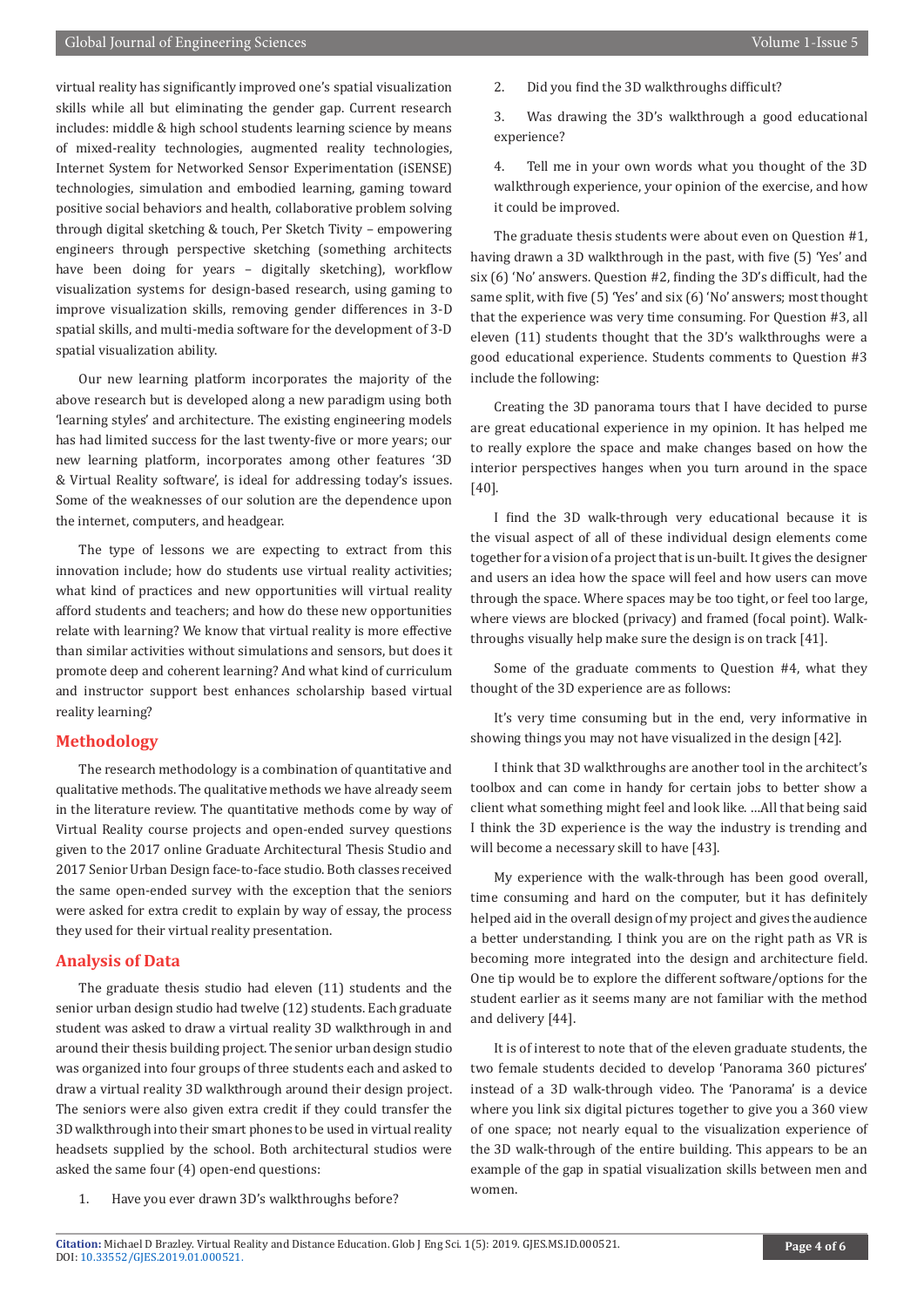The seniors were more at ease with the 3D walkthroughs than the graduate studio; it is believed that the youth of the studio and group efforts made the difference. For Question #1, only one (1) student out of twelve (12) had previously drawn a 3D walk-through. But nine of the twelve (12) students expressed no difficulty doing so. And for Question #3, all twelve students thought that the 3D walkthroughs were a good educational experience. In answering Question #3, one of the groups stated the following:

As a group, we do think creating walk-throughs were a good learning experience. The walk-through allows us as designers to better translate our design to our clients, so learning how to create these realistic walk-throughs will help us in the future as grad students and while working in an architectural firm [45].

In Question #4, the seniors were to express in their own words the 3D walk-through experience:

We think 3D walk-throughs will become increasingly common in the future. As technology and our skills advance, they will become easier to make, yet more complex in character [46].

As a group, we agree that it was beneficial to our design and a good exercise in 3D rendering software. Improvements that could be made is incorporating the 3D walkthrough into a semester long project, so there will be ample time to create a quality walkthrough and develop the project on a more human scale [47].

The senior urban design studio was also given extra credit if they use essay form to describe constructing their 3D walk-throughs presentations and putting them into Virtual Reality headsets. Most of their essays were similar with the exception of whether they used Sketch-up or Revit software:

For our groups personal experience with the 3D walk-throughs, we started by creating our sites, buildings, etc. in Sketch-up, so that we had all of the spaces and faces of buildings finished. We then took that master Sketch-up file and put it into the rending software Lumion. While in Lumion we each took our perspective views, added land-scaping, people, vehicles, and updated building materials to create the most realistic environments we could. Once everything was added, our perspectives were taken, and we took a series of screen shots through the site in a way that provided the walk-through. Lumion then knotted all of these images into one smooth movie style walk-through. This file was then rendered for multiple hours to produce an HD quality experience. To get this video into the goggles, just upload the rendered movie file into iFun Video Converter to make it VR compatible. The final step is for adding music to the video and all you have to do is load your final movie into windows movie maker and load an audio track that fits your design feel [45].

From this analysis, it has become apparent that younger designers (seniors) have an easier time with the 3D software and instruction than the older ones (graduate students). And that group work makes the 3D virtual reality project easier.

#### **Conclusion**

This research has proven its hypotheses, that Virtual Reality technology does enhance 3D spatial visualization skills of students, for both online and face-to-face classes. Due to the nature of their learning styles, many students need to interact with 3D scenes to enhance their spatial visualization skills, to see and understand the 3D model. The comments of students indicate that Virtual Reality gives them a better understanding of their building project than a physical model. Students need very little instruction from their professors to learn how to use Virtual Reality technology; they are for the most part self-taught. It also appears that Virtual reality does promote deep and coherent learning.

It is hypothesized that training students in 3D Virtual Reality technology, especially females, will help reduce the gender gap in spatial visualization abilities. This new Virtual Reality learning platform is developed along a new paradigm using both 'learning styles' and architecture design classes to teach. Engineering disciplines will be able to easily copy and adapt this new paradigm.

The next step for this research is to conduct semester long Virtual Reality training projects, to see if the spatial visualization gap between genders can be reduced. The Virtual Reality training should begin with a face-to-face junior architectural design studio.

#### **Acknowledgement**

None.

#### **Conflict of Interest**

No conflict of interest.

#### **References**

- 1. Brazley M (2014) How Students Learn with Mobile Technology. US-China Education Review A 4(6).
- 2. [Rovai AP \(2004\) A constructivist approach to online college learning.](https://www.sciencedirect.com/science/article/abs/pii/S1096751604000144) [Internet and Higher Education 7\(2\): 79-93.](https://www.sciencedirect.com/science/article/abs/pii/S1096751604000144)
- 3. Sjoberg S (2007) Constructivism and learning. In E Baker, B Mc Gaw, P Peterson (Eds), International Encyclopedia of Education (3rd edn).
- 4. Alsenoy Susan (2011) Students Who Learn Differently Overseas: Learning Differently.
- 5. Laurillard D (2007) Pedagogical forms for mobile learning. In N Pachler (Eds), Mobile learning: Towards a research agenda. London: WLE Centre, Institute of Education.
- 6. [Ferriman J \(May 2013\) 7 Major Learning Styles Which One are You?](http://www.learndash.com/7-major-learning-styles-which-one-is-you/)
- 7. Herrington A, Herrington J (2007) Authentic mobile learning in higher education. Paper presented at the Australian Association for Research in Education (AARE) 2007 Conference, Fremantle.
- 8. Agostinho S (2005) Naturalistic inquiry in e-learning research. International Journal of Qualitative Methods 4(1).
- 9. [Beckmann EA, Kilby P \(2008\) On-line, off-campus and in the flow:](https://ro.uow.edu.au/cgi/viewcontent.cgi?referer=&httpsredir=1&article=1007&context=ajpl) [Learning from peers in development studies. Australasian Journal of](https://ro.uow.edu.au/cgi/viewcontent.cgi?referer=&httpsredir=1&article=1007&context=ajpl) [Peer Learning 1\(1\): 61-69.](https://ro.uow.edu.au/cgi/viewcontent.cgi?referer=&httpsredir=1&article=1007&context=ajpl)
- 10. [Long G, Marchetti C, Richard Fasse \(2011\) The importance of Interaction](http://www.irrodl.org/index.php/irrodl/article/view/1015/1952) [for Academic Success in Online Courses with Hearing, Deaf, and Hard](http://www.irrodl.org/index.php/irrodl/article/view/1015/1952)[of-Hearing Students. The International Review of Research in open and](http://www.irrodl.org/index.php/irrodl/article/view/1015/1952) [Distance Learning 12\(6\).](http://www.irrodl.org/index.php/irrodl/article/view/1015/1952)
- 11. Kamuche FU (2005) Do Learning & teaching Styles Affect Students' Performance? An Empirical Study. Journal of Business & Economics Research 3(9).
- 12. [Scribner S, MA Anderson \(2005\) Novice Drafters' Spatial Visualization](https://scholar.lib.vt.edu/ejournals/JITE/v42n2/scribner.html) [Development: Influence of Instructional methods and Individual](https://scholar.lib.vt.edu/ejournals/JITE/v42n2/scribner.html) [Learning Styles. Journal of Industrial Teacher Education 42\(2\).](https://scholar.lib.vt.edu/ejournals/JITE/v42n2/scribner.html)
- 13. Sorby SA (1999a) Developing 3-D Spatial Visualization Skills. Engineering Design Graphics Journal 63(2).